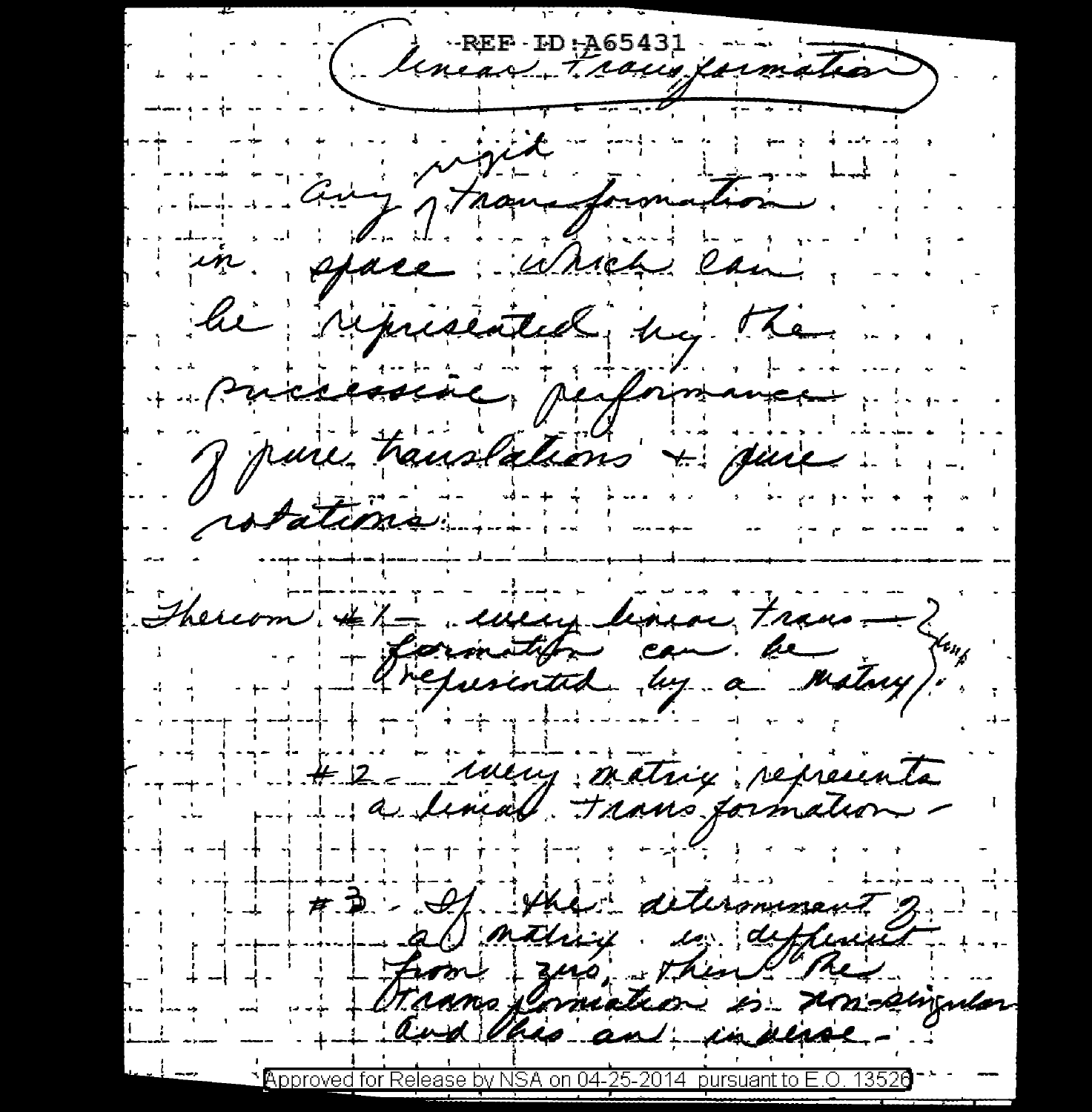# 3 contained the moticy of the winnac trainsformation is the adjohnt gate nigmal<br>Martin noch every deneut  $\triangle M$ Cepiecet jesin, sieh in units J. fixed leursth<br>conctor-any naudonna set g Daily huy consista if a series adhotitutions which will transform tre Plain sext and a hon-sindeder natter Toch nector in Turn is multiplied a de n'ans les during a actives & la another series of subsidiations is provided ciflul text Deciplinaty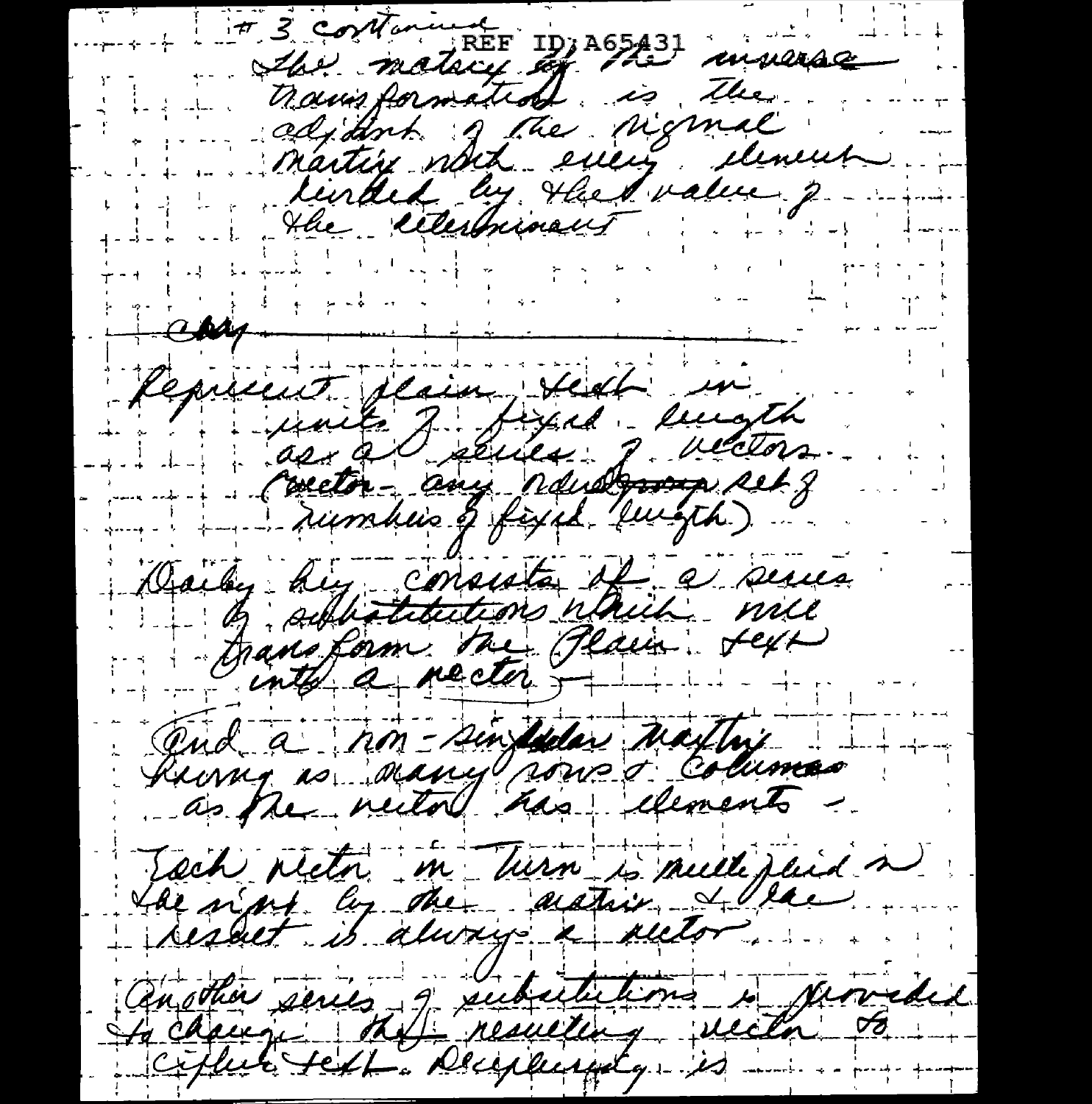accomplished in the same way

Ce sey réciprocal matrix is its

Instead quoing a single in étuig -

Amn Math. Monttel, Lester H. Hill.

 $\mathcal{L}(\mathcal{L})$  and  $\mathcal{L}(\mathcal{L})$ 

the contract of the contract of the

Conjaign CCM-1 Jaliated

 $1930$ 

a change in coordinates

 $\mathcal{L}^{\mathcal{L}}$  and  $\mathcal{L}^{\mathcal{L}}$  are the following functions of  $\mathcal{L}^{\mathcal{L}}$ المحترم والمستندر والمستعين والمتعارض والمستندر والمستعين والمستعين والمستعين المتألف والمتواطن والمستقلة والمتعارف والمعاري التاريخ المتاريخ

أنستسم وبالانتشاب والتراوي والمتمش والطريقة فتستناد المرامي the deviation of the control of the control of the con-

 $\leftarrow$   $1111$ 

 $\frac{1}{\sqrt{1-\frac{1}{\sqrt{1-\frac{1}{\sqrt{1-\frac{1}{\sqrt{1-\frac{1}{\sqrt{1-\frac{1}{\sqrt{1-\frac{1}{\sqrt{1-\frac{1}{\sqrt{1-\frac{1}{\sqrt{1-\frac{1}{\sqrt{1-\frac{1}{\sqrt{1-\frac{1}{\sqrt{1-\frac{1}{\sqrt{1-\frac{1}{\sqrt{1-\frac{1}{\sqrt{1-\frac{1}{\sqrt{1-\frac{1}{\sqrt{1-\frac{1}{\sqrt{1-\frac{1}{\sqrt{1-\frac{1}{\sqrt{1-\frac{1}{\sqrt{1-\frac{1}{\sqrt{1-\frac{1}{\sqrt{1-\frac{1}{\sqrt{1-\frac{1$ 

 $06.71$  $\begin{array}{c} \overline{c} \\ \overline{c} \\ \overline{c} \\ \overline{c} \end{array}$